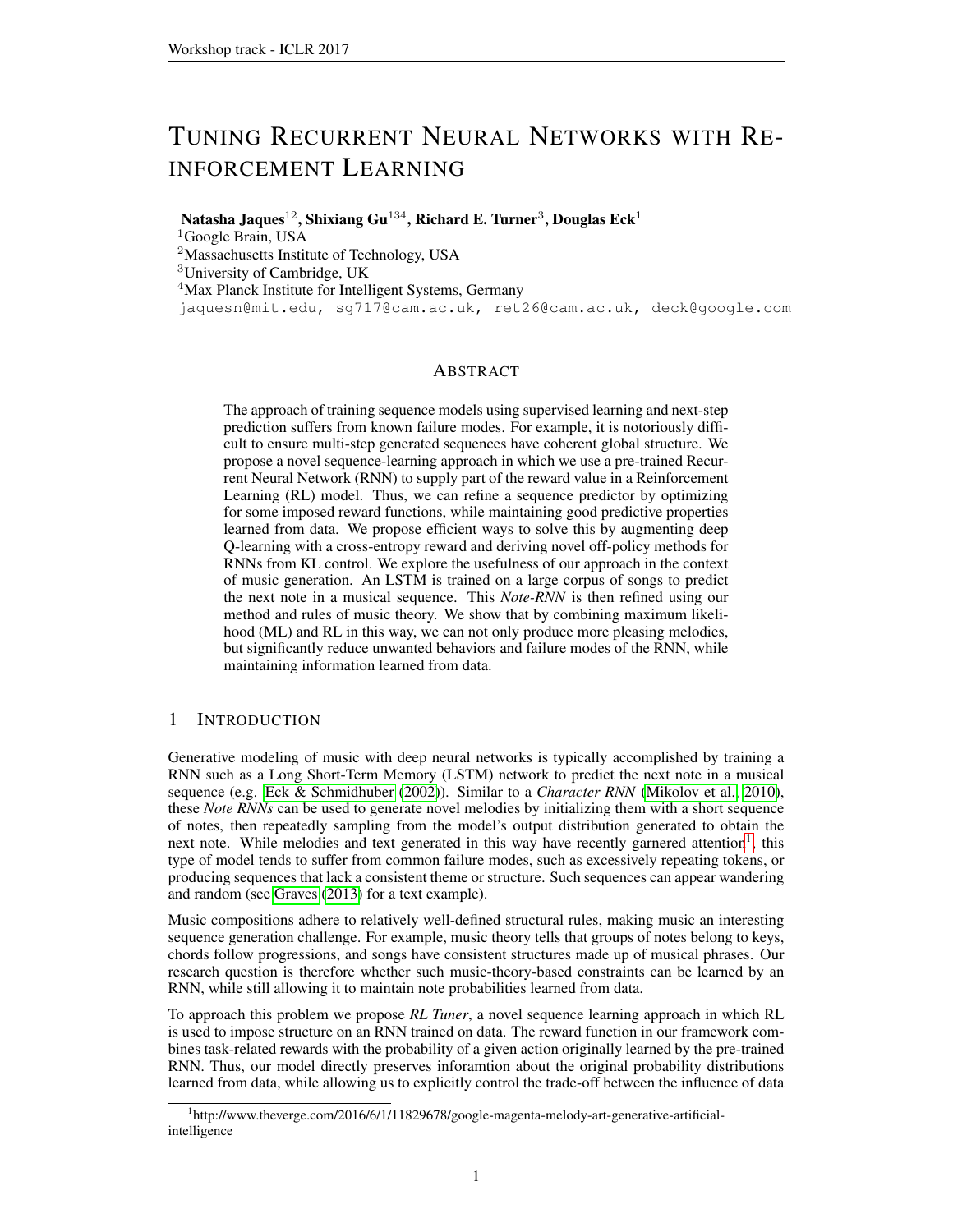and heuristic rewards. This is an important novel direction of research, because in many tasks the available reward functions are not a perfect metric that alone will lead to the best task performance in the real world (e.g. BLEU score). Unlike previous work (e.g. [\(Ranzato et al., 2015\)](#page-10-0), [\(Bahdanau](#page-9-3) [et al., 2016\)](#page-9-3), [\(Norouzi et al., 2016\)](#page-10-1), [\(Li et al., 2016\)](#page-9-4)) we do not use ML training as a way to simply bootstrap the training of an RL model, but rather we rely mainly on information learned from data, and use RL only as a way to refine characteristics of the output by imposing structural rules.

This paper contributes to the sequence training and RL literature by a) proposing a novel method for combining ML and RL training; b) showing the connection between this approach and Stochastic Optimal Control (SOC)/KL-control with a pre-trained RNN as a prior policy; c) showing the explicit relationships among a generalized variant of Ψ-learning [\(Rawlik et al., 2012\)](#page-10-2), G-learning [\(Fox](#page-9-5) [et al.\)](#page-9-5), and Q-learning with log prior augmentation; d) being the first work to explore generalized Ψ-learning and G-learning with deep neural networks, serving as a reference for exploring KLregularized RL objectives with deep Q-learning; e) empirically comparing generalized Ψ-learning, G-learning, and Q-learning with log prior augmentation for the first time; and f) applying this new technique to the problem of music generation, and showing through an empirical study that this method produces melodies which are more melodic, harmonious, interesting, and rated as significantly more subjectively pleasing, than those of the original *Note RNN*. We suggest that the *RL Tuner* method could have potential applications in a number of areas as a general way to refine existing recurrent models trained on data by imposing constraints on their behavior.

## 2 BACKGROUND

#### <span id="page-1-0"></span>2.1 DEEP Q-LEARNING

In RL, an agent interacts with an environment. Given the state of the environment at time  $t$ ,  $s_t$ , the agent takes an action  $a_t$  according to its policy  $\pi(a_t|s_t)$ , receives a reward  $r(s_t, a_t)$ , and the environment transitions to a new state,  $s_{t+1}$ . The agent's goal is to maximize reward over a sequence of actions, with a discount factor of  $\gamma$  applied to future rewards. The optimal deterministic policy  $\pi^*$  is known to satisfy the following Bellman optimality equation,

$$
Q(s_t, a_t; \pi^*) = r(s_t, a_t) + \gamma \mathbb{E}_{p(s_{t+1}|s_t, a_t)}[\max_{a_{t+1}} Q(s_{t+1}, a_{t+1}; \pi^*)]
$$
(1)

where  $Q^{\pi}(s_t, a_t) = \mathbb{E}_{\pi}[\sum_{t'=t}^{\infty} \gamma^{t'-t} r(s_{t'}, a_{t'})]$  is the Q function of a policy  $\pi$ . Q-learning techniques [\(Watkins & Dayan, 1992;](#page-10-3) [Sutton et al., 1999\)](#page-10-4) learn this optimal Q function by iteratively minimizing the Bellman residual. The optimal policy is given by  $\pi^*(a|s) = \arg \max_a Q(s, a)$ . Deep Q-learning[\(Mnih et al., 2013\)](#page-9-6) uses a neural network called the *deep Q-network* (DQN) to approximate the Q function  $Q(s, a; \theta)$ . The network parameters  $\theta$  are learned by applying stochastic gradient descent (SGD) updates with respect to the following loss function,

<span id="page-1-1"></span>
$$
L(\theta) = \mathbb{E}_{\beta}[(r(s, a) + \gamma \max_{a'} Q(s', a'; \theta^{-}) - Q(s, a; \theta))^{2}]
$$
\n(2)

where  $\beta$  is the exploration policy, and  $\theta^-$  is the parameters of the *Target Q-network* [\(Mnih et al.,](#page-9-6) [2013\)](#page-9-6) that is held fixed during the gradient computation. The moving average of  $\theta$  is used as  $\theta^-$  as proposed in [\(Lillicrap et al., 2016\)](#page-9-7). Exploration can be performed with either the  $\epsilon$ -greedy method or Boltzmann sampling. Additional standard techniques such as *replay memory* [\(Mnih et al., 2013\)](#page-9-6) and *Deep Double Q-learning* [\(Hasselt et al., 2015\)](#page-9-8) are used to stablize and improve learning.

#### 2.2 MUSIC GENERATION WITH LSTM

Previous work with music generation using deep learning (e.g. [\(Eck & Schmidhuber, 2002\)](#page-9-0), [\(Sturm](#page-10-5) [et al., 2016\)](#page-10-5)) has involved training an RNN to learn to predict the next note in a monophonic melody; we call this type of model a *Note RNN*. Often, the *Note RNN* is implemented using a Long Short-Term Memory (LSTM) network [\(Gers et al., 2000\)](#page-9-9). LSTMs are networks in which each recurrent cell learns to control the storage of information through the use of an input gate, output gate, and forget gate. The first two gates control whether information is able to flow into and out of the cell, and the latter controls whether or not the contents of the cell should be reset. Due to these properties, LSTMs are better at learning long-term dependencies in the data, and can adapt more rapidly to new data [\(Graves, 2013\)](#page-9-2). A softmax function can be applied to the final outputs of the network to obtain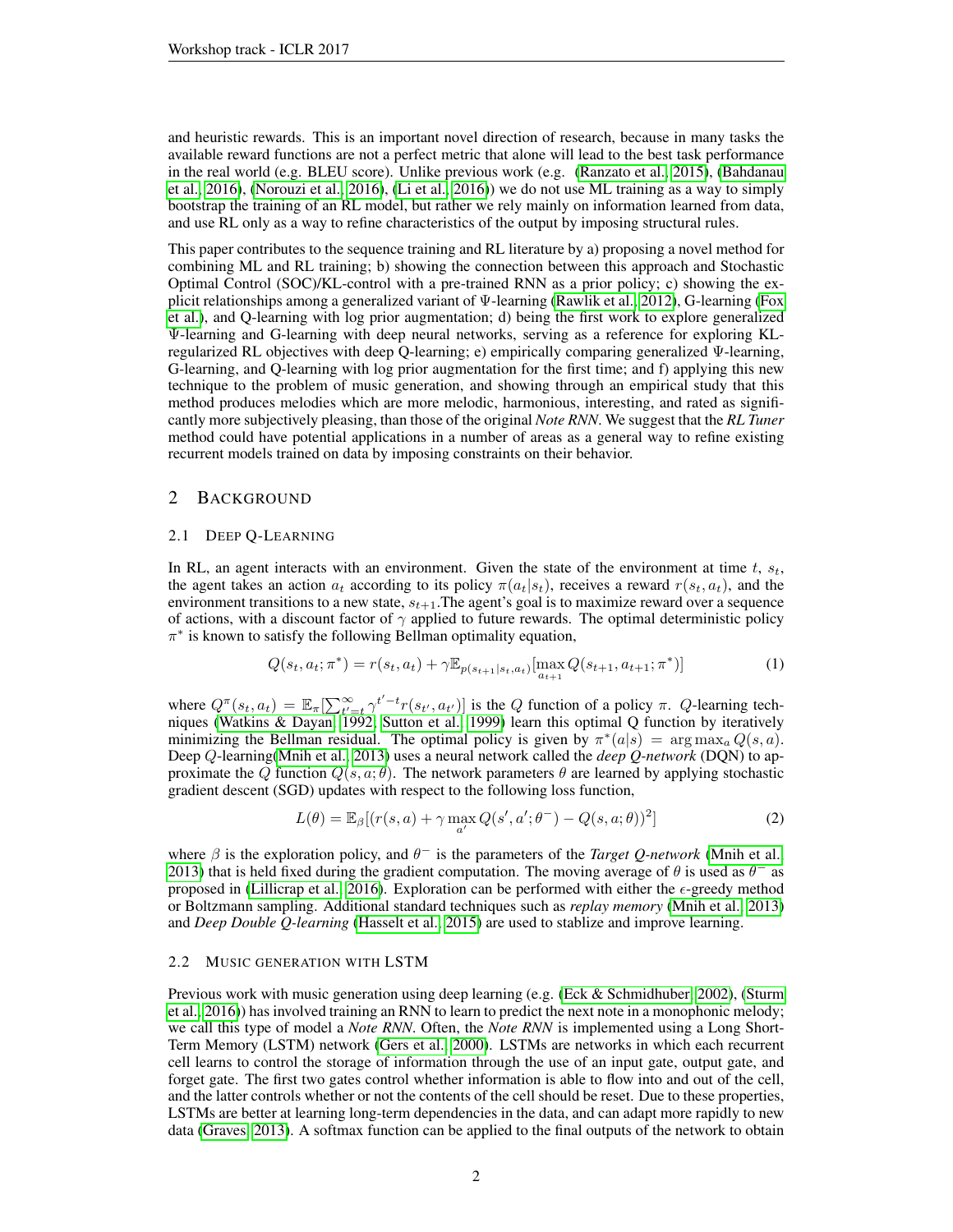the probability the network places on each note, and softmax cross-entropy loss can be used to train the model via back propagation through time (BPTT) [\(Graves & Schmidhuber, 2005\)](#page-9-10). However, as previously described, the melodies generated by this model tend to wander, and lack musical structure; we will show that they are also perceived as less musically pleasing by listeners. In the next section, we will show how to improve this model with RL.

## <span id="page-2-2"></span>3 RL TUNER DESIGN

Given a trained *Note RNN*, the goal is to teach it concepts about music theory, while still maintaining the information about typical melodies originally learned from data. To accomplish this task, we propose *RL Tuner*, a novel sequence training method incorporating RL. We use an LSTM trained on data (the *Note RNN*) to supply the initial weights for three networks in *RL Tuner*: the *Q-network* and *Target Q-network* in the DQN algorithm as described in Section [2.1,](#page-1-0) and a *Reward RNN*. Therefore, the *Q-network* is a recurrent LSTM model, with architecture identical to that of the original *Note RNN*. The *Reward RNN* is used to supply part of the reward value used to train the model, and is held fixed during training.

In order to formulate music generation as an RL problem, we treat placing the next note in the melody as taking an action. The state of the environment s consists of the previous note, and the internal state of the LSTM cells of both the *Q-network* and the *Reward RNN*. Thus,  $Q(a, s)$  can be calculated by initializing the recurrent *Q-network* with the appropriate memory cell contents, running it for one time step using the previous note, and evaluating the output value for the action a. The next action can be selected with either a Boltzmann sampling or  $\epsilon$ -greedy exploration strategy.

Given action  $a$ , the reward can be computed by combining probabilities learned from the training data with knowledge of music theory. We define a set of music-theory based rules (described in Section [3.2\)](#page-4-0) to impose constraints on the melody that the model is composing through a reward signal  $r_{MT}(a, s)$ . For example, if a note is in the wrong key, then the model receives a negative reward. However, it is necessary that the model still be "creative," rather than learning a simple melody that can easily exploit these rewards. Therefore, we use the *Reward RNN* — or equivalently the trained *Note RNN* — to compute  $\log p(a|s)$ , the log probability of a note a given a melody s, and incorporate this into the reward function. Figure [1](#page-2-0) illustrates these ideas.

<span id="page-2-0"></span>

Figure 1: A *Note RNN* is trained on MIDI files and supplies the initial weights for the *Q-network* and *Target-Q-network*, and final weights for the *Reward RNN*.

The total reward given at time  $t$  is therefore:

<span id="page-2-1"></span>
$$
r(s,a) = \log p(a|s) + r_{MT}(a,s)/c \tag{3}
$$

where c is a constant controlling the emphasis placed on the music theory reward. Given the DON loss function in Eq. [2](#page-1-1) and modified reward function in Eq. [3,](#page-2-1) the new loss function and learned policy for *RL Tuner* are,

$$
L(\theta) = \mathbb{E}_{\beta}[(\log p(a|s) + r_{MT}(a,s)/c + \gamma \max_{a'} Q(s',a';\theta^{-}) - Q(s,a;\theta))^{2}]
$$
 (4)

$$
\pi_{\theta}(a|s) = \delta(a = \arg\max_{a} Q(s, a; \theta)).
$$
\n(5)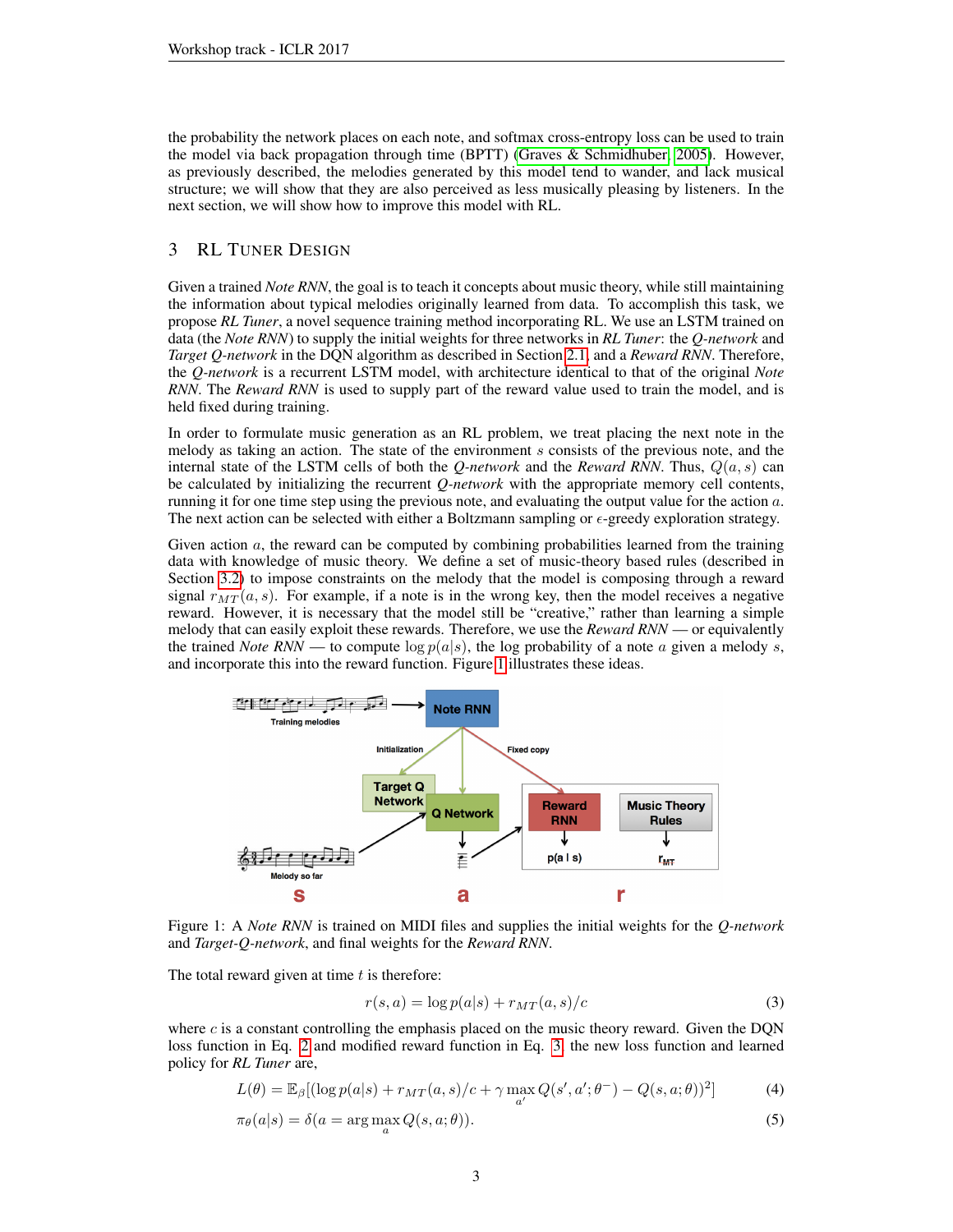Thus, the modified loss function forces the model to learn that the most valuable actions are those that conform to the music theory rules, but still have high probability in the original data.

### <span id="page-3-3"></span>3.1 RELATIONSHIP TO KL CONTROL

The technique described in Section [3](#page-2-2) has a close connection to stochastic optimal control (SOC) [\(Stengel, 1986\)](#page-10-6) and in particular, KL control [\(Todorov, 2006;](#page-10-7) [Kappen et al., 2012;](#page-9-11) [Rawlik](#page-10-2) [et al., 2012\)](#page-10-2). SOC casts the optimal planning in stochastic environments as inference in graphical models, and enables direct application of probabilistic inference techniques such as Expectation-Maximization (EM) and message passing for solving the control problem [\(Attias, 2003;](#page-9-12) [Toussaint](#page-10-8) [& Storkey, 2006;](#page-10-8) [Toussaint, 2009\)](#page-10-9). [Rawlik et al.](#page-10-2) [\(2012\)](#page-10-2); [Kappen et al.](#page-9-11) [\(2012\)](#page-9-11) then introduced KL control, a generic formulation of the SOC as Kullback-Leibler (KL) divergence minimization, and connected to prior work on RL with additional KL cost [\(Todorov, 2006\)](#page-10-7). Since our primary focus is to connect with DQNs, we specifically focus on the work by [Rawlik et al.](#page-10-2) [\(2012\)](#page-10-2) as they derive a temporal-difference-based approach on which we build our methods.

KL control formulation defines a prior dynamics or policy, and derives a variant of the control or RL problem as performing approximate inference in a graphical model. Let  $\tau$  be a trajectory of state and action sequences,  $p(\tau)$  be a prior dynamics, and  $r(\tau)$  be the reward of the trajectory. Then, an additional binary variable b is introduced and a graphical model is defined as  $p(\tau, b) = p(\tau) p(b|\tau)$ , where  $p(b=1|\tau) = e^{r(\tau)/c}$  and c is the temperature variable. An approximation to  $p(\tau|b=1)$  can be derived using the variational free-energy method, and this leads to a cost with a similar form to the RL problem previously defined, but with an additional penalty based on the KL divergence from the prior trajectory,

$$
\log p(\tau | b = 1) = \log \int p(\tau) p(b | \tau) d\tau \tag{6}
$$

<span id="page-3-0"></span>
$$
\geq \mathbb{E}_{q(\tau)}[\log p(\tau)p(b|\tau) - \log q(\tau)] \tag{7}
$$

<span id="page-3-1"></span>
$$
= \mathbb{E}_{q(\tau)}[r(\tau)/c - \text{KL}[q(\tau)||p(\tau)]] = L_v(q)
$$
\n(8)

where  $q(\tau)$  is the variational distribution. Rewriting the variational objective  $L_v(q)$  in Eq. [6](#page-3-0) in terms of policy  $\pi_{\theta}$ , we get the following RL objective with KL-regularization, also known as KL control,

$$
L_v(\theta) = \mathbb{E}_{\pi} \left[ \sum_t r(s_t, a_t) / c - KL[\pi_{\theta}(\cdot | s_t) || p(\cdot | s_t)] \right].
$$
\n(9)

In contrast, the objective in Section [3](#page-2-2) is,

<span id="page-3-5"></span>
$$
L_v(\theta) = \mathbb{E}_{\pi} \left[ \sum_t r(s_t, a_t) / c + \log p(a_t | s_t) \right].
$$
 (10)

The difference is that Eq. [9](#page-3-1) includes an entropy regularizer, and thus a different off-policy method from Q-learning is required. A generalization of Ψ-learning [\(Rawlik et al., 2012\)](#page-10-2), and G-learning [\(Fox et al.\)](#page-9-5)<sup>[2](#page-3-2)</sup> are two off-policy methods for solving the KL-regularized RL problem, where additional generalized- $\Psi$  and G functions are defined and learned instead of  $Q$ . We implement both of these algorithms as well, treating the prior policy as the conditional distribution  $p(a|s)$  defined by the trained *Note RNN*. To the best of our knowledge, this is the first application of KL-regularized off-policy methods with deep neural networks to sequence modeling tasks. The two methods are given below respectively,

$$
L(\theta) = \mathbb{E}_{\beta}[(\log p(a|s) + r_{MT}(s, a)/c + \gamma \log \sum_{a'} e^{\Psi(s', a'; \theta^{-})} - \Psi(s, a; \theta))^2]
$$
(11)

$$
\pi_{\theta}(a|s) \propto e^{\Psi(s,a;\theta)} \tag{12}
$$

<span id="page-3-4"></span>
$$
L(\theta) = \mathbb{E}_{\beta} \left[ \left( r_{MT}/c(s, a) + \gamma \log \sum_{a'} e^{\log p(a'|s') + G(s', a'; \theta^{-})} - G(s, a; \theta) \right)^2 \right] \tag{13}
$$

$$
\pi_{\theta}(a|s) \propto p(a|s)e^{G(s,a;\theta)}.\tag{14}
$$

<span id="page-3-2"></span><sup>&</sup>lt;sup>2</sup>The methods in the original papers are derived for different motivations and presented in different forms as described in Section [4,](#page-4-1) but we refer them using their names as the derivations follow closely from the papers.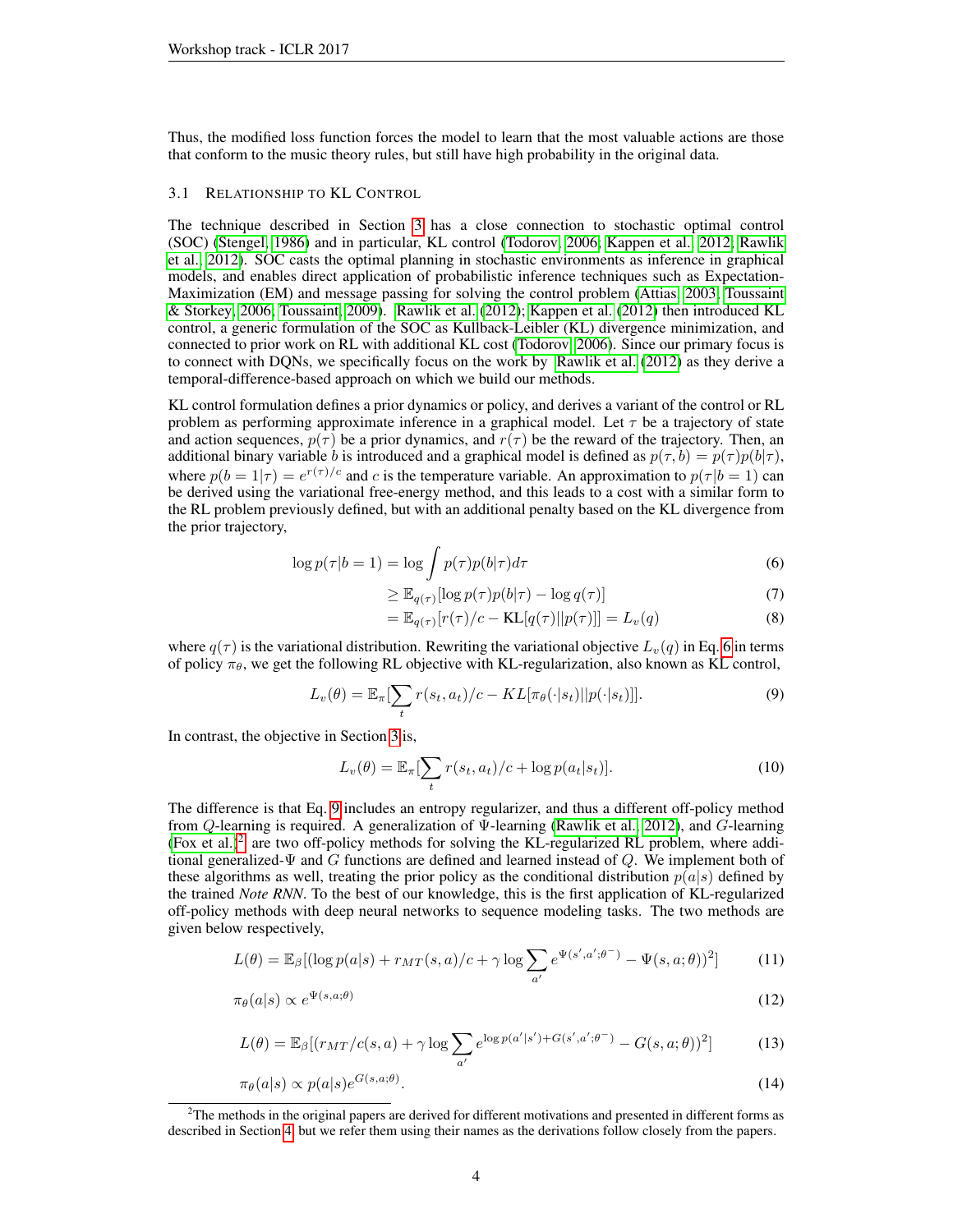Both methods can be seen as instances of KL-regularized deep Q-learning, and they also subsume entropy-regularized deep Q-learning by removing the  $\log p(a|s)$  term. The main difference between the two methods is the definition of the action-value functions generalized-Ψ and G. In fact G-learning can be directly derived from generalized Ψ-learning by reparametrizing  $\Psi(s, a) = \log p(a|s) + G(s, a)$ . The G-function does not give the policy directly but instead needs to be dynamically mixed with the prior policy probabilities. While this computation is straight-forward for discrete action domains as here, extensions to continuous action domains require additional considerations such as normalizability of advantage function parametrizations [\(Gu et al., 2016\)](#page-9-13). The KL control-based derivation also has another benefit in that the stochastic policies can be directly used as an exploration strategy, instead of heuristics such as  $\epsilon$ -greedy or additive noise [\(Mnih et al.,](#page-9-6) [2013;](#page-9-6) [Lillicrap et al., 2016\)](#page-9-7). The derivations for both methods are included in the appendix for completeness.

## <span id="page-4-0"></span>3.2 MUSIC-THEORY BASED REWARD

A central question of this paper is whether RL can be used to constrain a sequence learner such that the sequences it generates adhere to a desired structure. To test this hypothesis, we developed several rules that we believe describe more pleasant-sounding melodies, taking inspiration from a text on melodic composition [\(Gauldin, 1995\)](#page-9-14). We do not claim these characteristics are exhaustive, strictly necessary for good composition, or even particularly interesting. They simply serve the purpose of guiding the model towards traditional composition structure. It is therefore crucial to apply the *RL Tuner* framework to retain the knowledge learned from real songs in the training data.

Following the principles set out on page 42 of Gauldin's book [\(Gauldin, 1995\)](#page-9-14), we define the reward function  $r_{MT}(a, s)$  to encourage melodies to have the following characteristics. All notes should belong to the same key, and the melody should begin and end with the tonic note of the key; e.g. if the key is C-major, this note would be middle C. This note should occur in the first beat and last 4 beats of the melody. Unless a rest is introduced or a note is held, a single tone should not be repeated more than four<sup>[3](#page-4-2)</sup> times in a row. To encourage variety, we penalize the model if the melody is highly correlated with itself at a lag of 1, 2, or 3 beats. The penalty is applied when the auto-correlation coefficient is greater than .15. The melody should avoid awkward intervals like augmented 7ths, or large jumps of more than an octave. Gauldin also indicates good compositions should move by a mixture of small steps and larger harmonic intervals, with emphasis on the former; the reward values for intervals reflect these requirements. When the melody moves with a large interval (a 5th or more) in one direction, it should eventually be resolved by a leap back or gradual movement in the opposite direction. Leaping twice in the same direction is negatively rewarded. The highest note of the melody should be unique, as should the lowest note. Finally, the model is rewarded for playing *motifs*, which are defined as a succession of notes representing a short musical "idea"; in our implementation, a bar of music with three or more unique notes. Since repetition has been shown to be key to emotional engagement with music [\(Livingstone et al., 2012\)](#page-9-15), we also sought to train the model to repeat the same motif within a melody.

## <span id="page-4-1"></span>4 RELATED WORK

Generative modeling of music with RNNs has been explored in a variety of contexts, including generating Celtic folk music [\(Sturm et al., 2016\)](#page-10-5), or performing Blues improvisation [\(Eck & Schmid](#page-9-0)[huber, 2002\)](#page-9-0). Other approaches have examined RNNs with richer expressivity, latent-variables for notes, or raw audio synthesis [\(Boulanger-Lewandowski et al., 2012;](#page-9-16) [Gu et al., 2015;](#page-9-17) [Chung et al.,](#page-9-18) [2015\)](#page-9-18). Recently, impressive performance in generating music from raw audio has been attained with convolutional neural networks with receptive fields at various time scales [\(Dieleman et al., 2016\)](#page-9-19).

Although the application of RL to RNNs is a relatively new area, recent work has attempted to combine the two approaches. MIXER (Mixed Incremental Cross-Entropy Reinforce) [\(Ranzato et al.,](#page-10-0) [2015\)](#page-10-0) uses BLEU score as a reward signal to gradually introduce a RL loss to a text translation model. After initially training the model using cross-entropy, the training process is repeated using cross-entropy loss for the  $T - \Delta$  tokens in a sequence (where T is the length of the sequence), and

<span id="page-4-2"></span><sup>&</sup>lt;sup>3</sup>While the number four can be considered a rough heuristic, avoiding excessively repeated notes and static melodic contours is Gauldin's first rule of melodic composition [\(Gauldin, 1995\)](#page-9-14).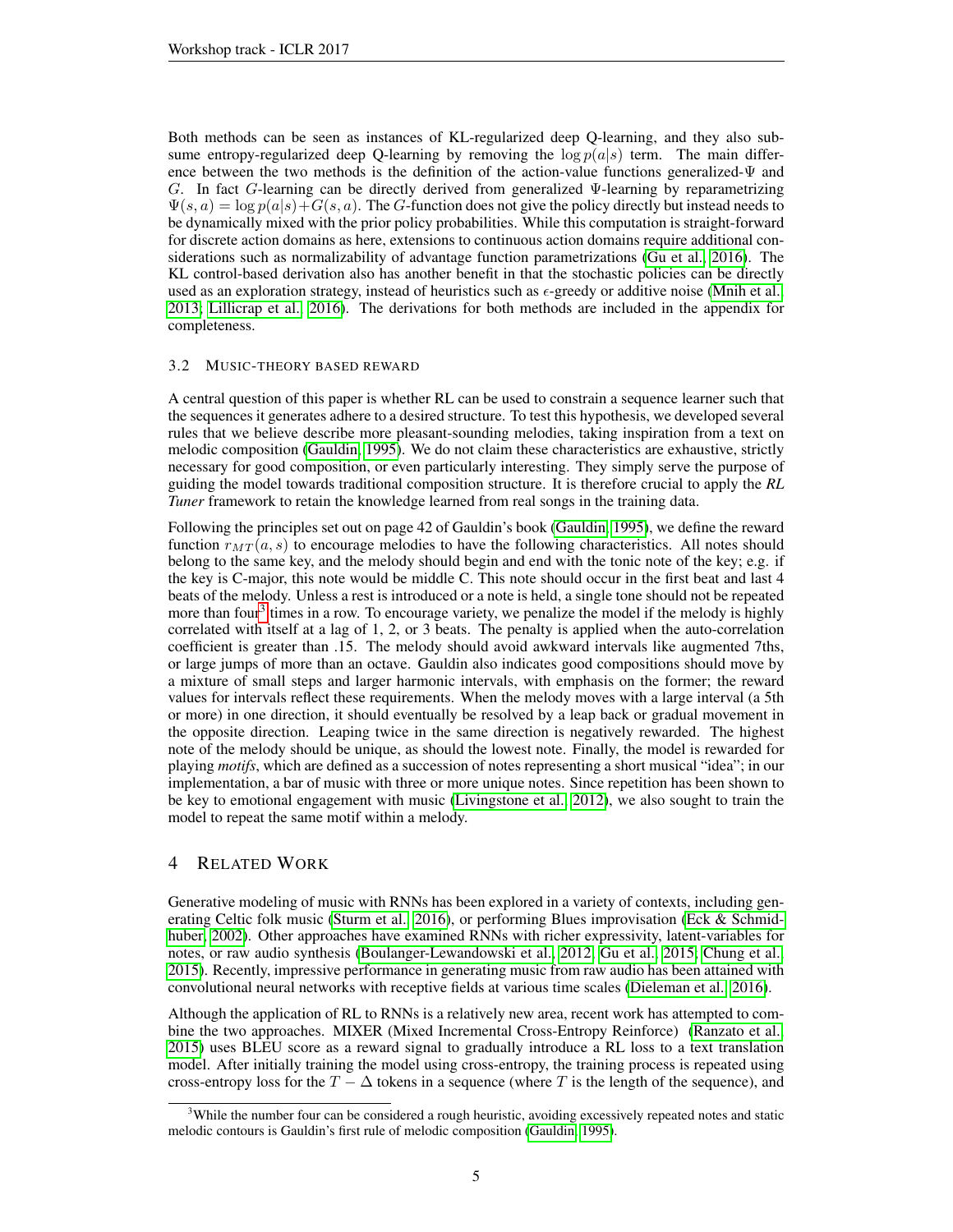using RL for the remainder of the sequence. Another approach [\(Bahdanau et al., 2016\)](#page-9-3) applies an actor-critic method and uses BLEU score directly to train a critic network to output the value of each word, where the actor is again initialized with the policy of an RNN trained with next-step prediction. Reward-augmented maximum likelihood [\(Norouzi et al., 2016\)](#page-10-1) augments the standard ML with a sequence-level reward function and connects it with the above RL training methods. These approaches assume that the complete task reward specification is available. They pre-train a good policy with supervised learning so that RL can be used to learn with the true task objective, since training with RL from scratch is difficult. *RL Tuner* instead only uses rewards to correct certain properties of the generated data, while learning most information from data. This is important since in many sequence modeling applications such as music or language generation, the true reward function is not available or imperfect and ultimately the model should rely on learning from data. The *RL Tuner* method provides an elegant and flexible framework for correcting undesirable behaviors of RNNs that can arise from limited training data or imperfect training algorithms.

SeqGAN [\(Yu et al., 2016\)](#page-10-10) applies RL to an RNN by using a discriminator network — similar to those used in Generative Adversarial Networks (GANs) [\(Goodfellow et al., 2014\)](#page-9-20) — to classify the realism of a complete sequence, and this classifier-based reward is used as a reward signal to the RNN. The approach is applied to a number of generation problems, including music generation. Although the model obtained improved MSE and BLEU scores on the Nottingham music dataset, it is not clear how these scores map to the subjective quality of the samples (Huszár, 2015), and no samples are provided with the paper. In contrast, we provide both samples and quantitative results demonstrating that our approach improves the metrics defined by the reward function. Further, we show that *RL Tuner* can be used to explicitly correct undesirable behaviors of an RNN, which could be useful in a broad range of applications.

Also related to our work is that of Li and colleagues [Li et al.](#page-9-4) [\(2016\)](#page-9-4), in which the authors pre-train a model with MLE and then use RL to impose heuristic rules designed to improve the dialog generated by the model. However, after pre-training, only the heuristic rewards are used for further training, which alters the model to optimize only for the heuristic rewards, whereas our approach allows the model to retain information learned from data, while explicitly controlling the trade-off between the influence of data and heuristic reward with the  $c$  parameter. While Li and colleagues do use the outputs of the pre-trained model as part of one of the heuristic reward functions, it is only to teach the model to choose dialog turns that minimize the probability that the pre-trained model places on "dull" responses, such as "I don't know". However, our approach directly penalizes divergence from the probability distribution learned by the MLE model for every response, allowing the model to retain information about the full space of sequences originally learned from data.

Finally, as discussed in Section [3.1,](#page-3-3) our approach is related to stochastic optimal control (SOC) [\(Stengel, 1986\)](#page-10-6) and KL control [\(Todorov, 2006;](#page-10-7) [Kappen et al., 2012;](#page-9-11) [Rawlik et al., 2012\)](#page-10-2), in particular the two off-policy, model-free methods,  $\Psi$ -learning [\(Rawlik et al., 2012\)](#page-10-2) and  $G$ learning [\(Fox et al.\)](#page-9-5). Both approaches solve a KL-regularized RL problem, in which a term is introduced to the reward objective to penalize KL divergence from some prior policy. While our methods rely on similar derivations presented in these papers, there are some key differences. First, these techniques have not been applied to DQNs or RNNs, or as a way to fine-tune a pre-trained RNN with additional desired charateristics. Secondly, our methods have different motivations and forms from the original papers: original Ψ-learning [\(Rawlik et al., 2012\)](#page-10-2) restricts the prior policy to be the policy at the previous iteration and solves the original RL objective with conservative, KL-regularized policy updates, similar to conservative policy gradient methods [\(Kakade, 2001;](#page-9-22) [Pe](#page-10-11)[ters et al., 2010;](#page-10-11) [Schulman et al., 2015\)](#page-10-12). The original G-learning [\(Fox et al.\)](#page-9-5) penalizes divergence from a simple uniform prior policy in order to cope with over-estimation of target Q values, and includes scheduling for the temperature parameter  $c$ . Lastly, our work includes the  $Q$ -learning objective with additional cross-entropy reward as a comparable alternative, and provides for the first time comparisons among the three methods for incorporating prior knowledge in RL.

## 5 EXPERIMENTS

To train the *Note RNN*, we extract monophonic melodies from a corpus of 30,000 MIDI songs. Melodies are quantized at the granularity of a sixteenth note, so each time step corresponds to one sixteenth of a bar of music. We encode a melody using two special events plus three octaves of notes.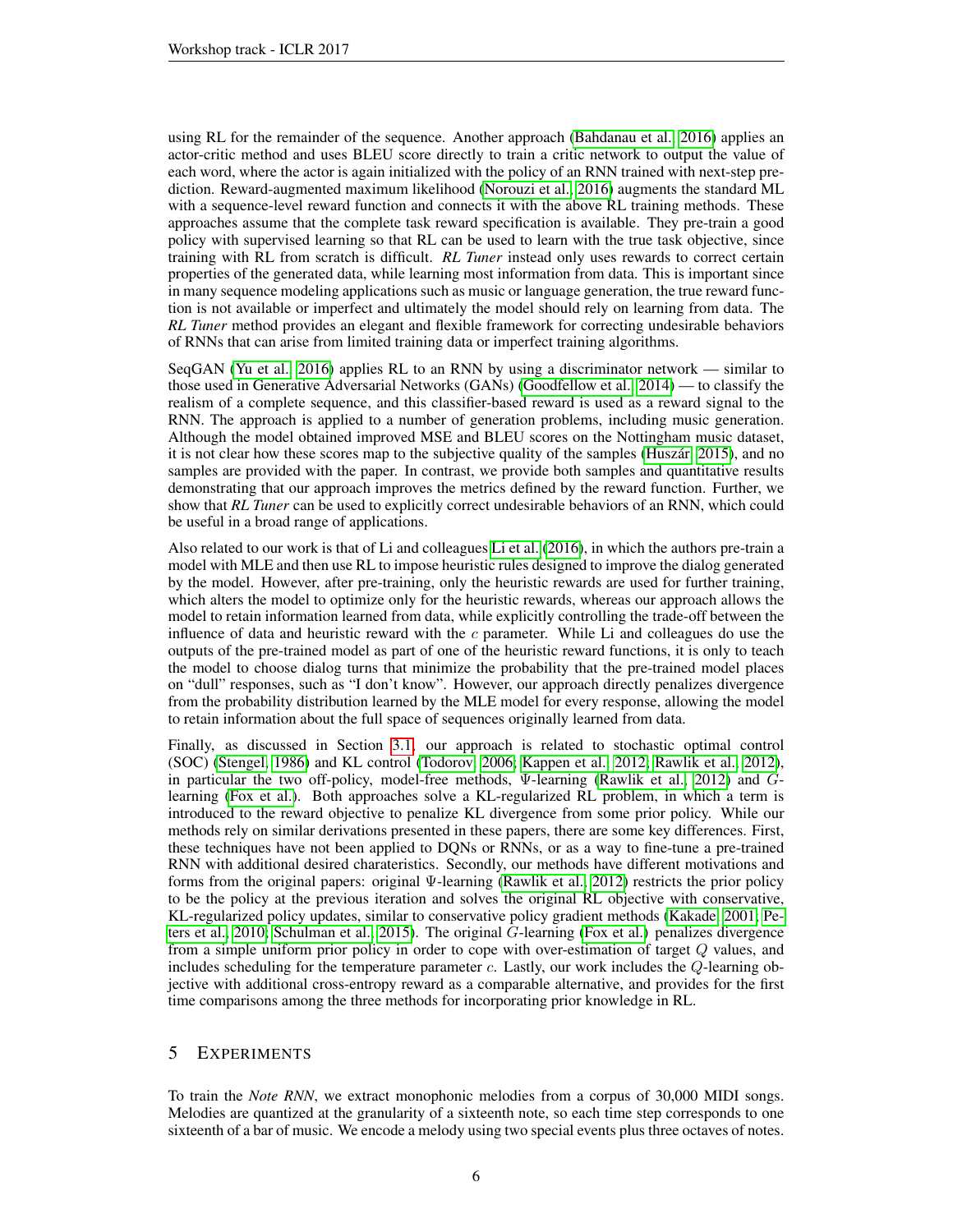The special events are used to introduce rests and notes with longer durations, and are encoded as  $0 = note$  *off*,  $1 = no$  *event*. Three octaves of pitches, starting from MIDI pitch 48, are then encoded as  $2 = C3$ ,  $3 = C#3$ ,  $4 = D3$ , ...,  $37 = B5$ . For example, the sequence  $\{4, 1, 0, 1\}$  encodes an eighth note with pitch D3, followed by an eighth note rest. As the melodies are monophonic, playing another note implicitly ends the last note that was played without requiring an explicit *note off* event. Thus the sequence  $\{2, 4, 6, 7\}$  encodes a melody of four sixteenth notes: C3, D3, E3, F3. A length-38 one-hot encoding of these values is used for both network input and network output.

The *Note RNN* consists of one LSTM layer of 100 cells, and was trained for 30,000 iterations with a batch size of 128. Optimization was performed with Adam [\(Kingma & Ba, 2014\)](#page-9-23), and gradients were clipped to ensure the L2 norm was less than 5. The learning rate was initially set to .5, and a momentum of 0.85 was used to exponentially decay the learning rate every 1000 steps. To regularize the network, a penalty of  $\beta = 2.5 \times 10^{-5}$  was applied to the L2 norm of the network weights. Finally, the losses for the first 8 notes of each sequence were not used to train the model, since it cannot reasonably be expected to accurately predict them with no context. The trained *Note RNN* eventually obtained a validation accuracy of 92% and a log perplexity score of .2536.

The learned weights of the *Note RNN* were used to initialize the three sub-networks in the *RL Tuner* model. Each *RL Tuner* model was trained for 1,000,000 iterations, using the Adam optimizer, a batch size of 32, and clipping gradients in the same way. The reward discount factor was  $\gamma = 5$ . The Target-Q-network's weights  $\theta^-$  were gradually updated to be similar to those of the Q-network  $(\theta)$ according to the formula  $(1 - \eta)\theta^- + \eta\theta$ , where  $\eta = .01$  is the Target-Q-network update rate. We replicated our results for a number of settings for the weight placed on the music-theory rewards, c; we present results for  $c=5$  below because we believe them to be most musically pleasing. Similarly, we replicated the results using both  $\epsilon$ -greedy and Boltzmann exploration, and present the results using  $\epsilon$ -greedy exploration below.

We compare three methods for implementing *RL Tuner*: Q-learning, generalized Ψ-learning, and G-learning, where the policy defined by the trained *Note RNN* is used as the cross entropy reward in  $Q$ -learning and the prior policy in  $G$ - and generalized  $\Psi$ -learning. These approaches are compared to both the original performance of the *Note RNN*, and a model trained using only RL and no prior policy. Model evaluation is performed every 100,000 training epochs, by generating 100 melodies and assessing the average  $r_{MT}$  and  $\log p(a|s)$ .

All of the code for *RL Tuner*, including a checkpointed version of the trained *Note RNN* is available at <https://github.com/natashamjaques/magenta/tree/rl-tuner>.

# 6 RESULTS

<span id="page-6-0"></span>Table [1](#page-6-0) provides quantitative results in the form of performance on the music theory rules to which we trained the model to adhere; for example, we can assess the fraction of notes played by the model which belonged to the correct key, or the fraction of melodic leaps that were resolved. The statistics were computed by randomly generating 100,000 melodies from each model.

| <b>Metric</b>                 | <b>Note RNN</b> | O        | Ψ        | G        |
|-------------------------------|-----------------|----------|----------|----------|
| Notes excessively repeated    | 63.3%           | $0.0\%$  | $0.02\%$ | $0.03\%$ |
| Mean autocorrelation - lag 1  | $-16$           | $-11$    | $-.10$   | .55      |
| Mean autocorrelation - lag 2  | .14             | .03      | $-.01$   | .31      |
| Mean autocorrelation - lag 3  | $-.13$          | .03      | .01      | 17       |
| Notes not in key              | 0.1%            | 1.00%    | 0.60%    | 28.7%    |
| Melodies starting with tonic  | $0.9\%$         | $28.8\%$ | 28.7%    | $0.0\%$  |
| Leaps resolved                | 77.2%           | $91.1\%$ | $90.0\%$ | 52.2%    |
| Melodies with unique max note | 64.7%           | 56.4%    | 59.4%    | 37.1%    |
| Melodies with unique min note | 49.4%           | 51.9%    | 58.3%    | 56.5%    |
| Notes in motif                | 5.9%            | $75.7\%$ | 73.8%    | 69.3%    |
| Notes in repeated motif       | $0.007\%$       | 0.11%    | $0.09\%$ | 0.01%    |

Table 1: Statistics of music theory rule adherence based on 100,000 randomly initialized melodies generated by each model. The top half of the table contains metrics that should be near zero, while the bottom half contains metrics that should increase. Bolded entries represent significant improvements over the *Note RNN* baseline.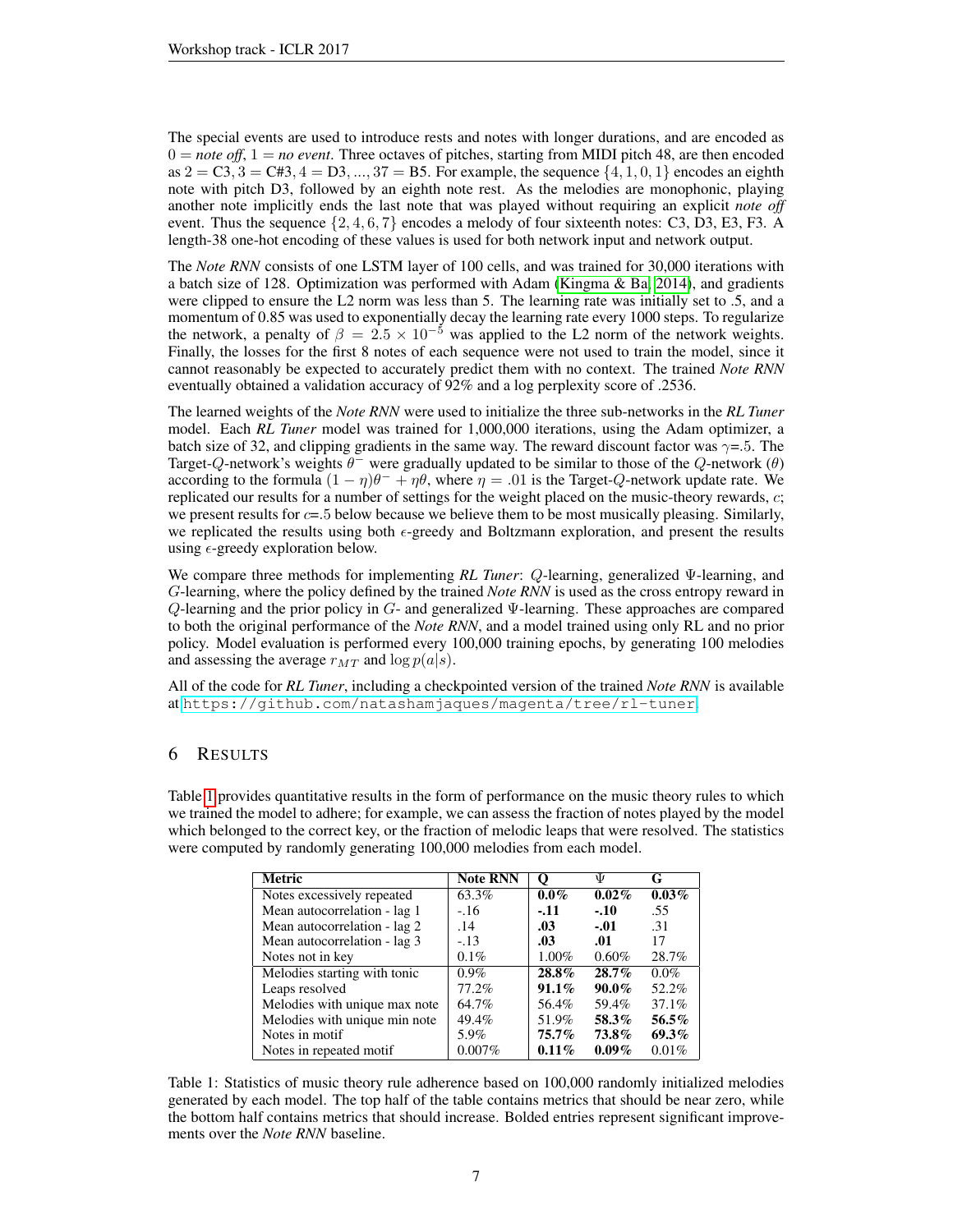The results above demonstrate that the application of RL is able to correct almost all of the targeted "bad behaviors" of the *Note RNN*, while improving performance on the desired metrics. For example, the original LSTM model was extremely prone to repeating the same note; after applying RL, we see that the number of notes belonging to some excessively repeated segment has dropped from 63% to nearly 0% in all of the *RL Tuner* models. While the metrics for the G model did not improve as consistently, the  $Q$  and  $\Psi$  models successfully learned to play in key, resolve melodic leaps, and play motifs. The number of melodies that start with the tonic note has also increased, melody auto-correlation has decreased, and repeated motifs have increased slightly. The degree of improvement on these metrics is related to the magnitude of the reward given for the behavior. For example, a strong penalty of -100 was applied each time a note was excessively repeated, while a reward of only 3 was applied at the end of a melody for unique extrema notes (which most likely explains the lack of improvement on this metric). The reward values could be adjusted to improve the metrics further, however we found that these values produced the most pleasant melodies.

While the metrics indicate that the targeted behaviors of the RNN have improved, it is not clear whether the models have retained information about the training data. Figure [2a](#page-7-0) plots the average  $\log p(a|s)$  as produced by the *Reward RNN* for melodies generated by the models every 100,000 training epochs; Figure [2b](#page-7-0) plots the average  $r_{MT}$ . Included in the plots is an *RL only* model trained using only the music theory rewards, with no information about  $\log p(a|s)$ . Since each model is initialized with the weights of the trained *Note RNN*, we see that as the models quickly learn to adhere to the music theory constraints,  $\log p(a|s)$  falls from its initial point. For the *RL only* model,  $\log p(a|s)$  reaches an average of -3.65, which is equivalent to an average  $p(a|s)$  of approximately 0.026. Since there are 38 actions, this represents essentially a random policy with respect to the distribution defined by the *Note RNN*. Figure [2a](#page-7-0) shows that each of our models  $(Q, \Psi, \text{ and } G)$ attain higher  $\log p(a|s)$  values than this baseline, indicating they have maintained information about the data probabilities. The G-learning implementation scores highest on this metric, at the cost of slightly lower average  $r_{MT}$ . This compromise between data probability and adherence to music theory could explain the difference in G model's performance on the music theory metrics in Table [1.](#page-6-0) Finally, while  $c = 0.5$  produced melodies that sounded better subjectively, we found that by increasing the c parameter it is possible to train all the models to have even higher average  $log p(a|s)$ .

<span id="page-7-0"></span>

Figure 2: Average reward obtained by sampling 100 melodies every 100,000 training epochs. The three models are compared to a model trained using only the music theory rewards  $r_{MT}$ .

The question remains whether the RL-tuned models actually produce more pleasing melodies. To answer it, we conducted a user study via Amazon Mechanical Turk in which participants were asked to rate which of two randomly selected melodies they preferred on a Likert scale. A total of 192 ratings were collected; each model was involved in 92 of these comparisons. Figure [3](#page-8-0) plots the number of comparisons in which a melody from each model was selected as the most musically pleasing. A Kruskal-Wallis H test of the ratings showed that there was a statistically significant difference between the models,  $\chi^2(3) = 109.480, p < 0.001$ . Mann-Whitney U post-hoc tests revealed that the melodies from all three *RL Tuner* models (Q, Ψ, and G) had significantly higher ratings than the melodies of the *Note RNN*,  $p < .001$ . The Q and  $\Psi$  melodies were also rated as significantly more pleasing than those of the  $G$  model, but did not differ significantly from each other. The sample melodies used for the study are available here:  $\text{good.gl}/\text{XIVt9m}$ ; we encourage readers to judge their quality for themselves.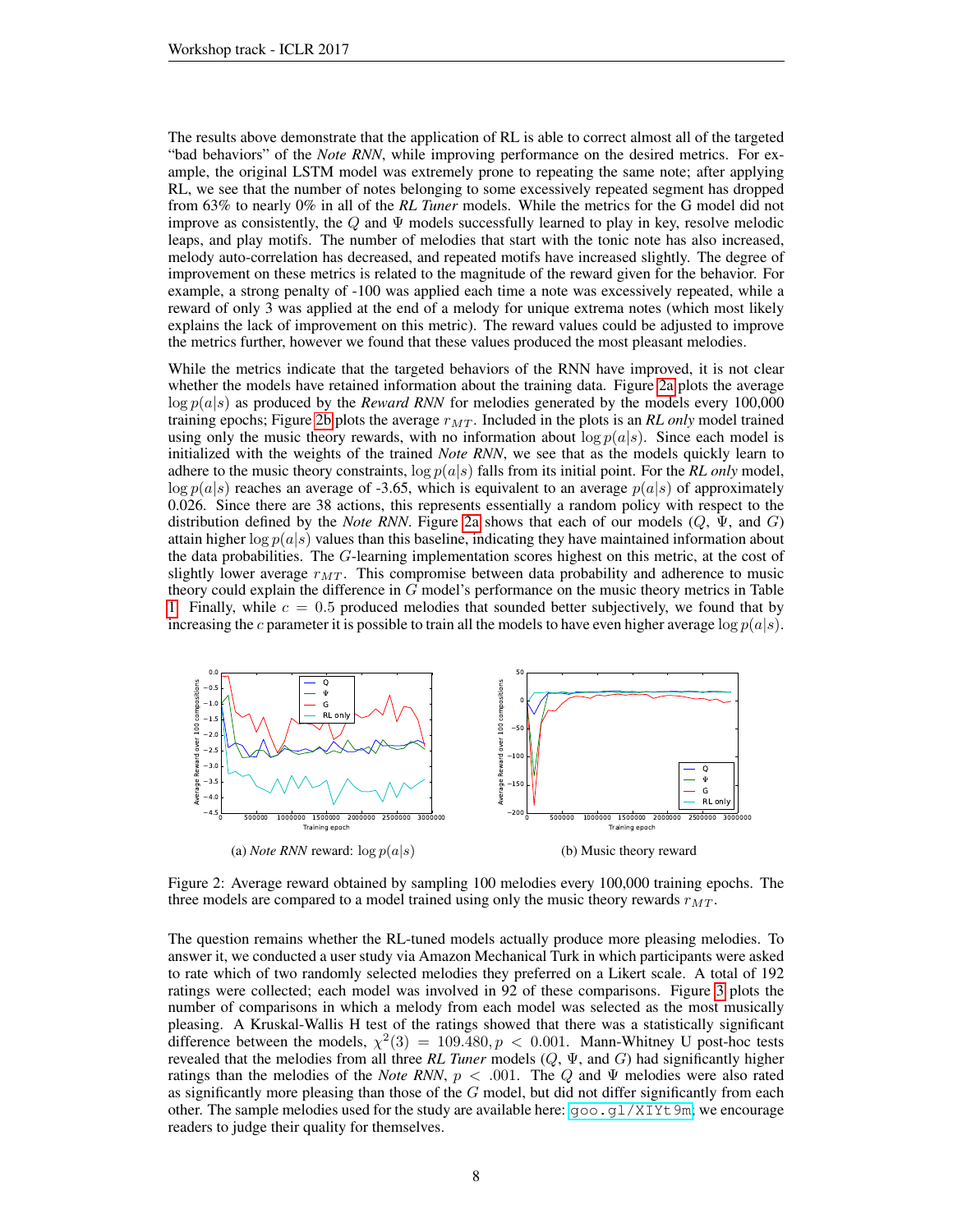Listening to the samples produced by the *Note RNN* reveals that they are sometimes dischordant and usually dull; the model tends to place rests frequently, repeat the same note, and produce melodies with little variation. In contrast, the melodies produced by the *RL Tuner* models are more varied and interesting. The G model tends to produce energetic and chaotic melodies, which include sequences of repeated notes. This repetition is likely because the G policy as defined in Eq. [14](#page-3-4) directly mixes  $p(a|s)$  with the output of the G network, and the *Note RNN* strongly favours repeating notes. The most pleasant-sounding melodies are generated by the  $Q$  and  $\Psi$  models. These melodies stay firmly in key and frequently choose more harmonious in-

<span id="page-8-0"></span>

Figure 3: The number of times a melody from each model was selected as most musically pleasing. Error bars reflect the std. dev. of a binomial distribution fit to the binary win/loss data from each model.

terval steps, leading to melodic and pleasant melodies. However, it is clear they have retained information about the training data; for example, the sample [q2.wav](https://www.youtube.com/watch?v=rJ0KQjku7T4&feature=youtu.be) in the [sample directory](#page-0-1) ends with a seemingly familiar riff.

# 7 DISCUSSION AND FUTURE WORK

We have derived a novel sequence learning framework which uses RL rewards to correct properties of sequences generated by an RNN, while keeping much of the information learned from supervised training on data. We proposed and evaluated three alternative techniques for achieving this, and showed promising results on music generation tasks.

While we acknowledge that the simple monophonic melodies generated by these models — which are based on overly simplistic rules of melodic composition — do not approach the level of artistic merit of human composers, we believe this study provides a proof-of-concept that encoding domain knowledge using our method can help the outputs of an LSTM adhere to a more consistent structure. The musical complexity of the songs is limited not just by the heuristic rules, but also by the numerical encoding, which cannot represent the dynamics and expressivity of a musical performance. However, although these simple melodies cannot surpass those of human musicians, attempting to train a model to generate aesthetically pleasing outputs in the absence of a better metric of human taste than log-likelihood is a problem of broader interest to the artificial intelligence community.

In addition to the ability to train models to generate pleasant-sounding melodies, we believe our approach of using RL to refine RNN models could be promising for a number of applications, including the reduction of bias in deep learning models. While manually writing a domain-specific reward function may seem unappealing to those who believe in training models end-to-end based only on data, that approach it is limited by the quality of the data that can be collected. If the data contains hidden biases, this can lead to highly undesirable consequences. Recent research has shown that the *word2vec* embeddings in popular language models trained on standard corpora consistently contain the same harmful biases with respect to race and gender that are revealed by implicit association tests on humans [\(Caliskan-Islam et al., 2016\)](#page-9-24). In contrast to relying solely on possibly biased data, our approach allows for encoding high-level domain knowledge into the RNN, providing a general, alternative tool for training sequence models.

#### ACKNOWLEDGMENTS

This work was supported by Google Brain, the MIT Media Lab Consortium, and Canada's Natural Sciences and Engineering Research Council (NSERC). We thank Dzmitry Bahdanau, Greg Wayne, Sergey Levine, and Timothy Lillicrap for helpful discussions on RL and stochastic optimal control.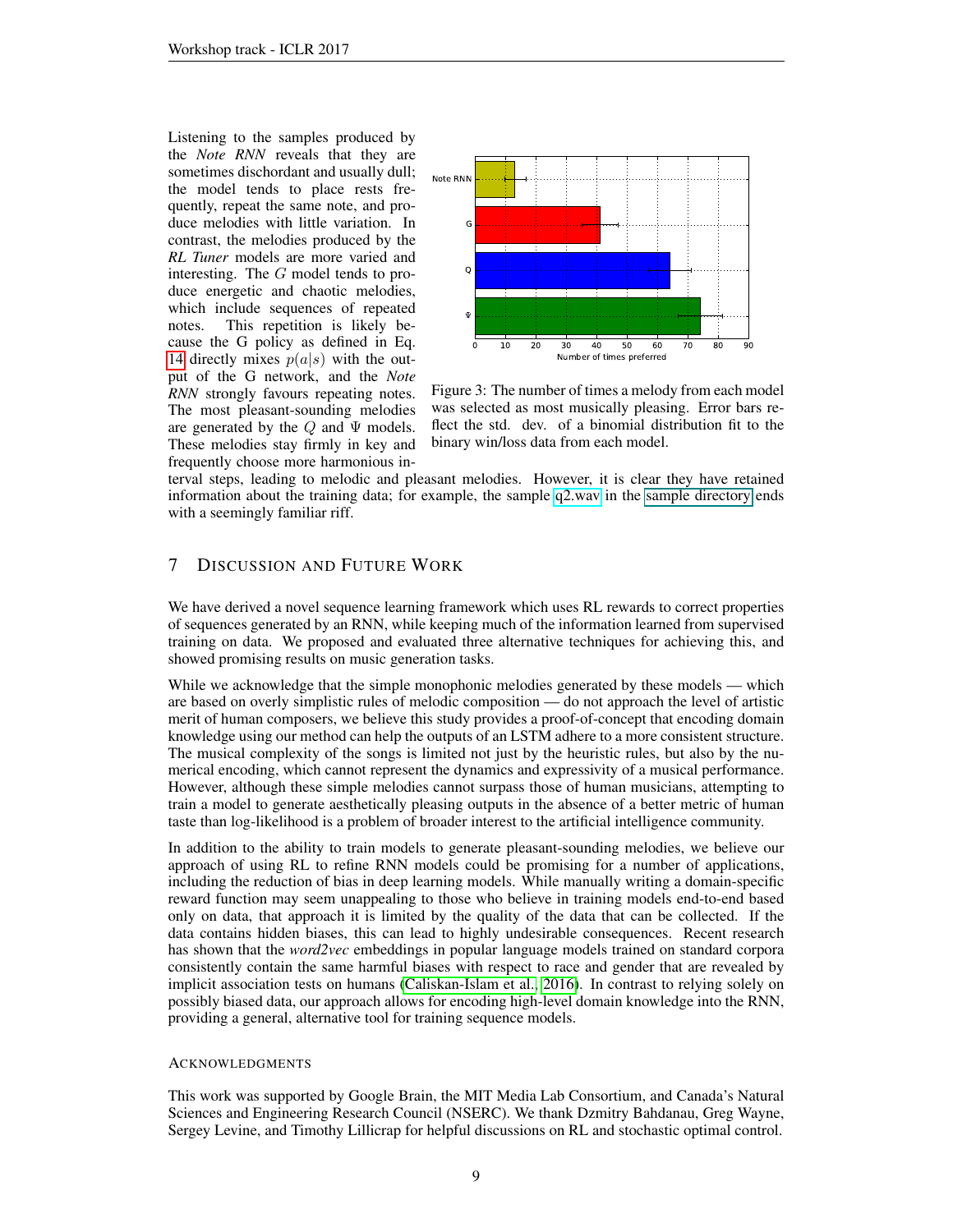## **REFERENCES**

<span id="page-9-12"></span>Hagai Attias. Planning by probabilistic inference. In *AISTATS*, 2003.

- <span id="page-9-3"></span>Bahdanau et al. An actor-critic algorithm for sequence prediction. *arXiv preprint:1607.07086*, 2016.
- <span id="page-9-16"></span>Boulanger-Lewandowski, Bengio, and Vincent. Modeling temporal dependencies in highdimensional sequences: Application to polyphonic music generation and transcription. *arXiv preprint:1206.6392*, 2012.
- <span id="page-9-24"></span>Caliskan-Islam, Bryson, and Narayanan. Semantics derived automatically from language corpora necessarily contain human biases. *arXiv preprint:1608.07187*, 2016.
- <span id="page-9-18"></span>Chung, Kastner, Dinh, Goel, Courville, and Bengio. A recurrent latent variable model for sequential data. In *NIPS*, pp. 2980–2988, 2015.
- <span id="page-9-19"></span>Dieleman et al. Wavenet: A generative model for raw audio. *arXiv preprint:1609.03499*, 2016.
- <span id="page-9-0"></span>Eck and Schmidhuber. Finding temporal structure in music: Blues improvisation with LSTM recurrent networks. In *Neural Networks for Signal Processing*, pp. 747–756. IEEE, 2002.

<span id="page-9-5"></span>Fox, Pakman, and Tishby. Taming the noise in reinforcement learning via soft updates.

- <span id="page-9-14"></span>Gauldin. *A practical approach to eighteenth-century counterpoint*. Waveland Pr Inc, 1995.
- <span id="page-9-9"></span>Gers, Schmidhuber, and Cummins. Learning to forget: Continual prediction with LSTM. *Neural computation*, 12(10):2451–2471, 2000.
- <span id="page-9-20"></span>Goodfellow et al. Generative adversarial nets. In *NIPS*, pp. 2672–2680, 2014.
- <span id="page-9-2"></span>Graves. Generating sequences with recurrent neural networks. *arXiv preprint:1308.0850*, 2013.
- <span id="page-9-10"></span>Graves and Schmidhuber. Framewise phoneme classification with bidirectional LSTM and other neural network architectures. *Neural Networks*, 18(5):602–610, 2005.
- <span id="page-9-17"></span>Gu, Ghahramani, and Turner. Neural adaptive sequential monte carlo. In *NIPS*, pp. 2629–2637, 2015.
- <span id="page-9-13"></span>Gu, Lillicrap, Sutskever, and Levine. Continuous Deep Q-Learning with model-based acceleration. In *ICML*, 2016.
- <span id="page-9-8"></span>Van Hasselt, Guez, and Silver. Deep reinforcement learning with double Q-learning. *CoRR, abs/1509.06461*, 2015.
- <span id="page-9-21"></span>Huszár. How (not) to train your generative model: Scheduled sampling, likelihood, adversary? *arXiv preprint:1511.05101*, 2015.
- <span id="page-9-22"></span>Kakade. A natural policy gradient. In *NIPS*, volume 14, pp. 1531–1538, 2001.
- <span id="page-9-11"></span>Kappen, Gómez, and Opper. Optimal control as a graphical model inference problem. *Machine learning*, 87(2):159–182, 2012.
- <span id="page-9-23"></span>Kingma and Ba. Adam: A method for stochastic optimization. *arXiv preprint:1412.6980*, 2014.
- <span id="page-9-4"></span>Jiwei Li, Will Monroe, Alan Ritter, and Dan Jurafsky. Deep reinforcement learning for dialogue generation. *arXiv preprint arXiv:1606.01541*, 2016.
- <span id="page-9-7"></span>Lillicrap et al. Continuous control with deep reinforcement learning. *ICLR*, 2016.
- <span id="page-9-15"></span>Livingstone, Palmer, and Schubert. Emotional response to musical repetition. *Emotion*, 12(3):552, 2012.
- <span id="page-9-1"></span>Mikolov et al. Recurrent neural network based language model. In *Interspeech*, volume 2, pp. 3, 2010.

<span id="page-9-6"></span>Mnih et al. Playing atari with deep reinforcement learning. *arXiv preprint:1312.5602*, 2013.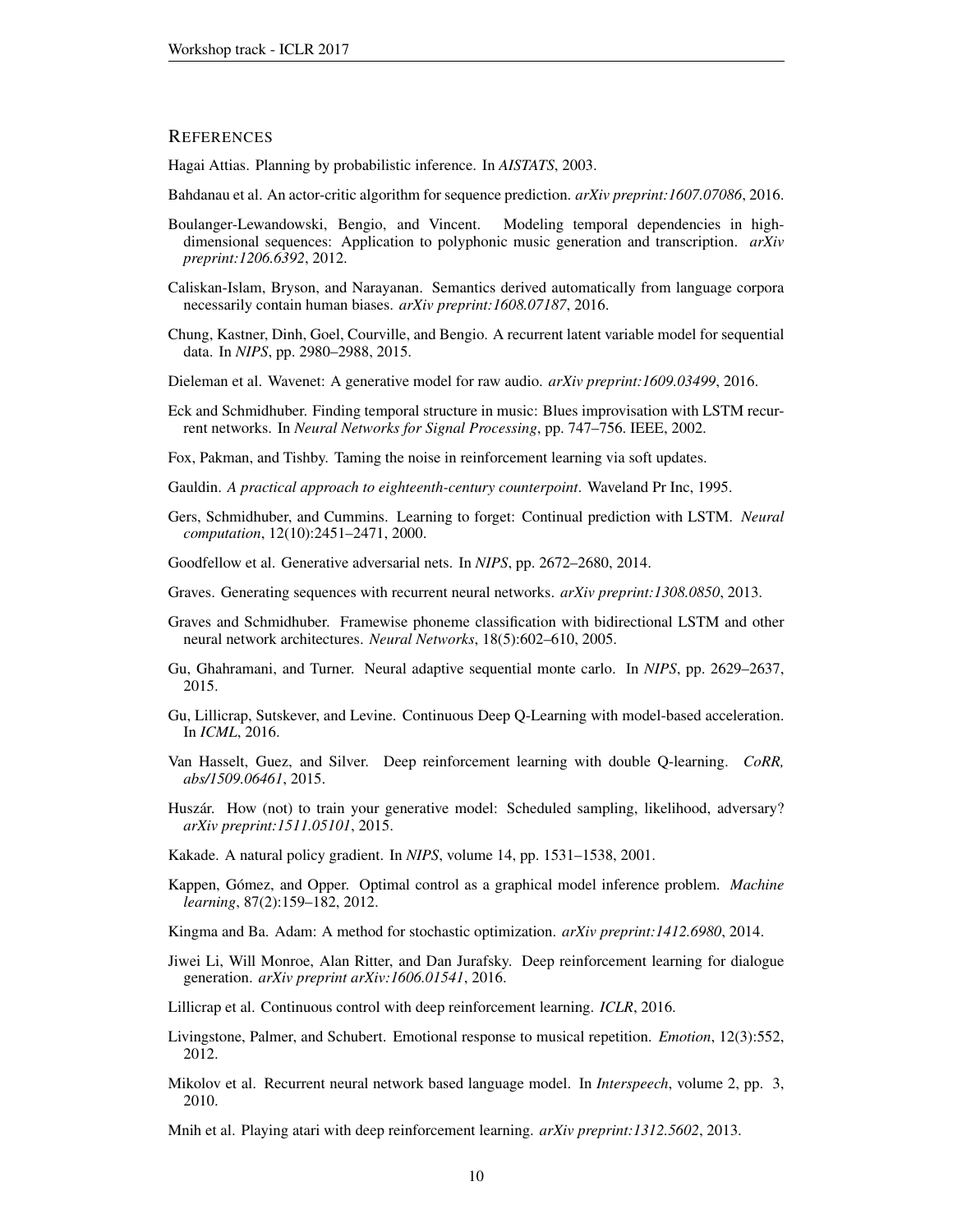- <span id="page-10-1"></span>Norouzi et al. Reward augmented maximum likelihood for neural structured prediction. *arXiv preprint:1609.00150*, 2016.
- <span id="page-10-11"></span>Peters, Mülling, and Altun. Relative entropy policy search. In *AAAI*. Atlanta, 2010.
- <span id="page-10-0"></span>Ranzato, Chopra, Auli, and Zaremba. Sequence level training with recurrent neural networks. *arXiv preprint:1511.06732*, 2015.
- <span id="page-10-2"></span>Rawlik, Toussaint, and Vijayakumar. On stochastic optimal control and reinforcement learning by approximate inference. *Proceedings of Robotics: Science and Systems VIII*, 2012.
- <span id="page-10-12"></span>Schulman, Levine, Moritz, Jordan, and Abbeel. Trust region policy optimization. In *ICML*, 2015.
- <span id="page-10-6"></span>Robert F Stengel. *Stochastic optimal control*. John Wiley and Sons New York, New York, 1986.
- <span id="page-10-5"></span>Sturm, Santos, Ben-Tal, and Korshunova. Music transcription modelling and composition using deep learning. *arXiv preprint:1604.08723*, 2016.
- <span id="page-10-4"></span>Sutton et al. Policy gradient methods for reinforcement learning with function approximation. In *NIPS*, volume 99, pp. 1057–1063, 1999.
- <span id="page-10-7"></span>Todorov. Linearly-solvable markov decision problems. In *NIPS*, pp. 1369–1376, 2006.
- <span id="page-10-9"></span>Marc Toussaint. Robot trajectory optimization using approximate inference. In *Proceedings of the 26th annual international conference on machine learning*, pp. 1049–1056. ACM, 2009.
- <span id="page-10-8"></span>Marc Toussaint and Amos Storkey. Probabilistic inference for solving discrete and continuous state markov decision processes. In *Proceedings of the 23rd international conference on Machine learning*, pp. 945–952. ACM, 2006.

<span id="page-10-3"></span>Watkins and Dayan. Q-learning. *Machine learning*, 8(3-4):279–292, 1992.

<span id="page-10-10"></span>Yu, Zhang, Wang, and Yu. SeqGAN: Sequence generative adversarial nets with policy gradient. *arXiv preprint:1609.05473*, 2016.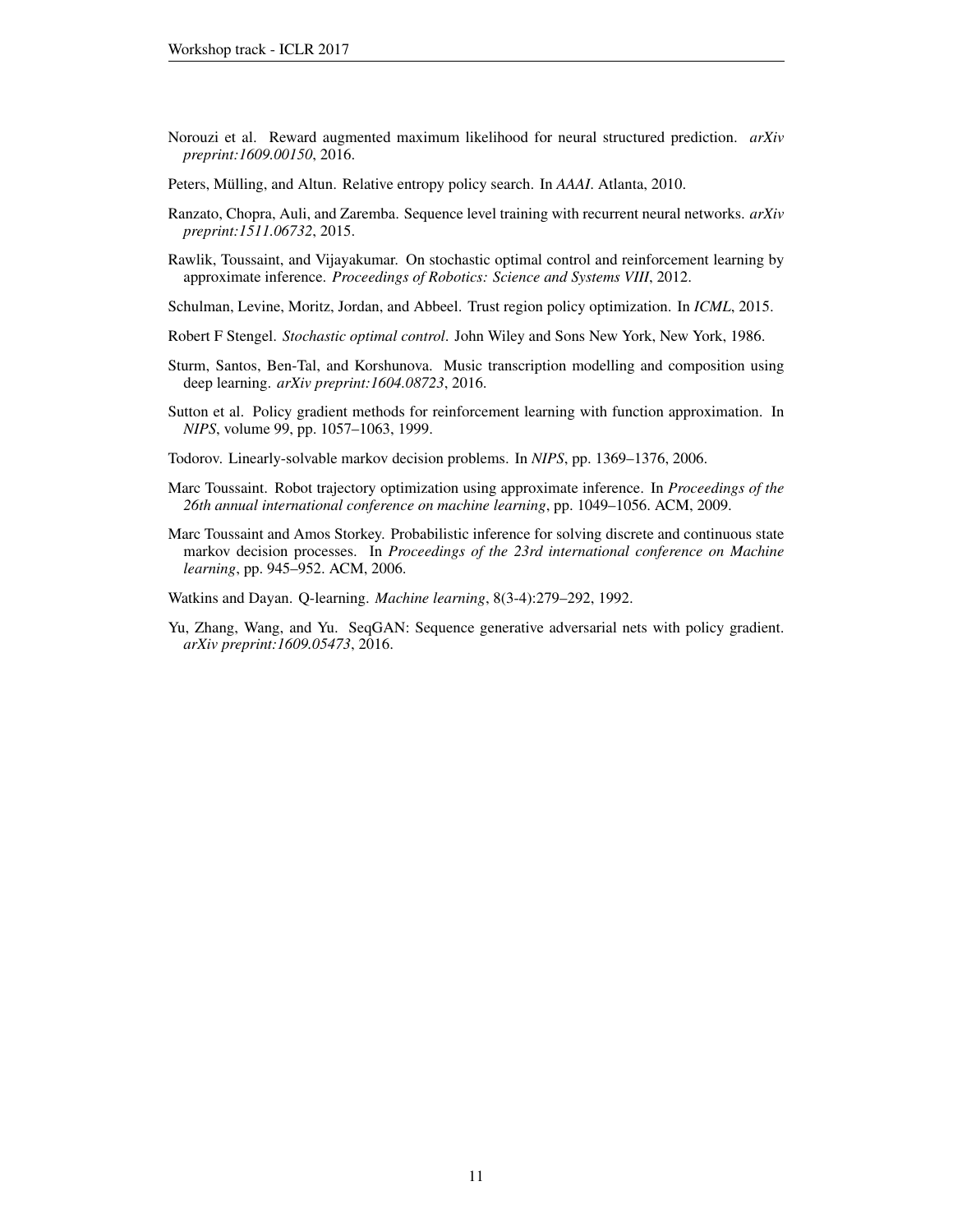## 8 APPENDIX



Figure 4: Probability distribution over the next note generated by each model for a sample melody. Probability is shown on the vertical axis, with red indicating higher probability. Note 0 is *note off* and note 1 is *no event*.

## 8.1 OFF-POLICY METHODS DERIVATIONS FOR KL-REGULARIZED REINFORCEMENT LEARNING

Given the KL-regularized RL objective defined in Eq. [9,](#page-3-1) the value function is given by,

$$
V(s_t; \pi) = \mathbb{E}_{\pi}[\sum_{t' \ge t} r(s_{t'}, a_{t'})/c - \text{KL}[\pi(\cdot|s_{t'})||p(\cdot|s_{t'})]] \tag{15}
$$

### 8.1.1 GENERALIZED Ψ-LEARNING

The following derivation is based on modifications to [\(Rawlik et al., 2012\)](#page-10-2) and resembles the deriva-tion in [Fox et al..](#page-9-5) We define the generalized  $\Psi$  function as,

$$
\Psi(s_t, a_t; \pi) = r(s_t, a_t)/c + \log p(a_t|s_t)
$$
\n(16)

$$
+\mathbb{E}_{p(s_{t+1}|s_t,a_t)}\mathbb{E}_{\pi}[\sum_{t'\geq t+1}r(s_{t'},a_{t'})/c-\text{KL}[\pi(\cdot|s_{t'})||p(\cdot|s_{t'})]] \tag{17}
$$

$$
= r(s_t, a_t)/c + \log p(a_t|s_t) + \mathbb{E}_{p(s_{t+1}|s_t, a_t)}[V(s_{t+1}; \pi)] \tag{18}
$$

The value function can be expressed as,

$$
V(s_t; \pi) = \mathbb{E}_{\pi}[\Psi(s_t, a_t; \pi)] + \mathbb{H}[\pi]
$$
\n(19)

<span id="page-11-0"></span>
$$
= \mathbb{E}_{\pi}[\Psi(s_t, a_t; \pi) - \log \pi(a_t|s_t)] \tag{20}
$$

Fixing  $\Psi(s_t, a_t) = \Psi(s_t, a_t; \pi)$  and constraining  $\pi$  to be a probability distribution, the optimal greedy policy update  $\pi^*$  can be derived by functional calculus, along with the corresponding optimal value function,

$$
\pi^*(a_t|s_t) \propto e^{\Psi(s_t, a_t)} \tag{21}
$$

<span id="page-11-2"></span><span id="page-11-1"></span>
$$
V(s_t; \pi^*) = \log \sum_{a_t} e^{\Psi(s_t, a_t)}
$$
 (22)

Given Eq. [18](#page-11-0) and [22,](#page-11-1) the following Bellman optimality equation for generalized  $\Psi$  function is derived, and the Ψ-learning loss in Eq. [11](#page-3-5) directly follows.

$$
\Psi(s_t, a_t; \pi^*) = r(s_t, a_t)/c + \log p(a_t|s_t) + \mathbb{E}_{p(s_{t+1}|s_t, a_t)}[\log \sum_{a_{t+1}} e^{\Psi(s_{t+1}, a_{t+1}; \pi^*)}]
$$
(23)

#### 8.1.2 G-LEARNING

The following derivation is based on [\(Fox et al.\)](#page-9-5) with small modifications. We define the G function as,

$$
G(s_t, a_t; \pi) = r(s_t, a_t)/c + \mathbb{E}_{p(s_{t+1}|s_t, a_t)} \mathbb{E}_{\pi} \left[ \sum_{t' \ge t+1} r(s_{t'}, a_{t'})/c - \text{KL}[\pi(\cdot|s_{t'})||p(\cdot|s_{t'})]] \right]
$$
(24)

$$
= r(s_t, a_t)/c + \mathbb{E}_{p(s_{t+1}|s_t, a_t)}[V(s_{t+1}; \pi)] = \Psi(s_t, a_t; \pi) - \log p(a_t|s_t)
$$
(25)